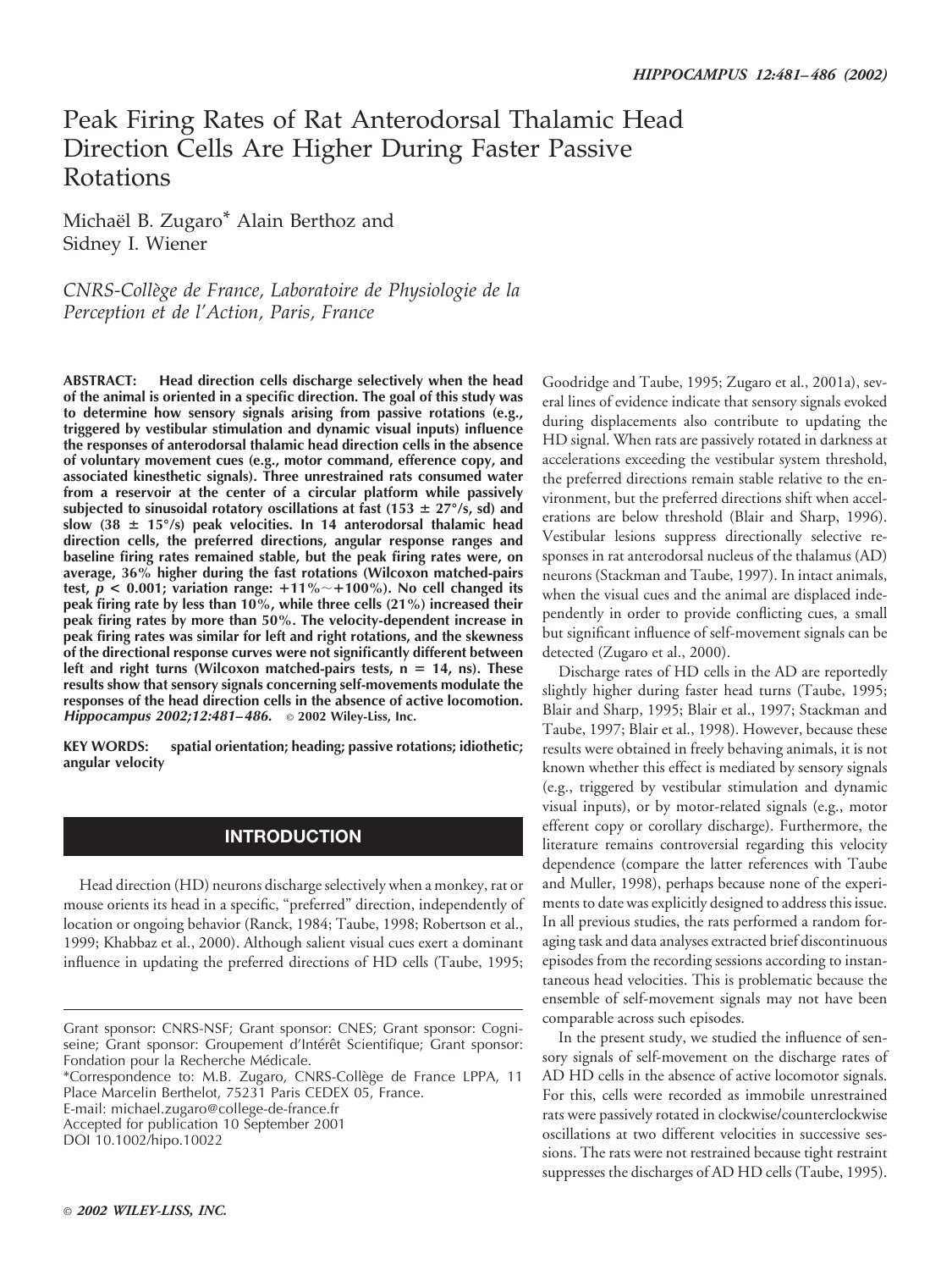Hence the rats were trained to remain immobile and drink water from a central reservoir on a round elevated platform that was rotated (Zugaro et al., 2001b). The regular pace of the passive rotations provided smooth head rotations through the preferred directions. This ensured that self-movement signals were similar during successive turns, in contrast with the erratic movements rats tend to make while performing the foraging task (cf. Fig. 1B in Zugaro et al., 2001b).

# **MATERIALS AND METHODS**

#### **Electrode Implantation**

Three male Long-Evans rats (200–250 g; CERJ, Le Genest-St-Isle, France) were implanted with bundles of eight Formvar-coated nichrome wire electrodes (diameter 25 µm, impedance 200-800  $k\Omega$ ). Each bundle was inserted in a 30-gauge stainless steel cannula, and mounted on an advanceable connector assembly (Wiener, 1993). Before surgery, the animals were tranquilized with xylazine (0.1 ml IM) and then deeply anesthetized with pentobarbital (40 mg/kg IP). The electrodes were implanted above the AD  $(AP - 1.6$  mm, ML  $\pm 1.2$  mm relative to the bregma, 3.8 mm ventral to brain surface), and the descender assembly was permanently fixed with dental acrylic and tiny skull screws (for details, see Zugaro et al., 2000). Electrode placements were verified histologically.

#### **Data Acquisition**

During the recording sessions, electrode signals passed through FETs, were differentially amplified  $(10,000\times)$  and filtered  $(300$ Hz to 5 kHz, notch at 50 Hz). A computer automatically collected the data at a rate between 20 and 30 kHz for post hoc discrimination (DataWave, Longmont, USA). Two small lamps (10 cm separation) mounted above the headstage were sampled by a video camera at 60 Hz. The rostral lamp was identified offline on the basis of movement patterns, first automatically by a custom program written by M.B.Z, and then by manual corrections of remaining errors. To determine the response properties of the HD cells, head angles and angular velocities were computed according to the methods presented in detail in Zugaro et al., (2001b). Briefly, head angles were computed from smoothed position samples and directional response curves were fit with a pseudo-Gaussian formula

$$
f(\theta) = A + B \cdot e^{K \cos(\theta - \theta_0)} \tag{1}
$$

where f( $\theta$ ) is the firing rate,  $\theta_0$  is the preferred direction, B  $\cdot e^K$  is the peak firing rate, 230 $\degree$ / $\sqrt{K}$  the angular range, and A is the baseline firing rate. To avoid discontinuities between 0 and 360°, angular head velocities were computed as

$$
\dot{\Theta}(t) = X(t) \wedge X'(t) \tag{2}
$$

This formula describes the instantaneous angular velocity of a unitlength vector  $X(t)$  as its vectorial product with its derivative vector.



**FIGURE 1. Experimental setup. The small elevated platform could be rotated around a central axis. A potentiometer sampled the azimuthal angle of the arena.**

Thus, the vector series defined by the positions of the two lamps across time was smoothed (Gaussian filtering) and normalized as  $X(t_i)$ . Approximation of  $X'(t_i)$  was obtained by filtering  $X(t_i)$  with a Gaussian-derivative function. Angular head velocity was then computed as the vectorial product of  $X(t_i)$  with  $X'(t_i)$ .

#### **Behavioral Task**

The 3-m  $\times$  3-m square recording chamber was enclosed by black curtains suspended from the ceiling along three of the walls. On the fourth side, computers and electronic devices were visible and provided stable landmark cues. The rats were placed on an elevated circular platform (76-cm diameter; Fig. 1). The HD cells were recorded in three conditions. During a control phase (active displacements), the rat moved freely within the arena for at least 5 min, foraging for small food pellets (5-mg chocolate sprinkles) that were thrown onto the platform at pseudorandom locations (Muller et al., 1987). The experimenter kept moving about the room while distributing the food pellets in order not to provide a stable spatial reference. The next two phases of the experiment consisted of fast and slow passive rotations (Fig. 2). To rotate the rats passively without applying physical restraint, they were trained to remain immobile while receiving droplets of water  $(\approx 30 \text{ }\mu\text{I})$  distributed at brief intervals (0.5–1.5 s) from the water reservoir at the center of the arena (Fig. 1). For training, mildly water-deprived rats were first placed on the platform with water already present in the reservoir. These rats rapidly learned to drink from the reservoir and were shaped behaviorally to remain immobile as water droplets were distributed at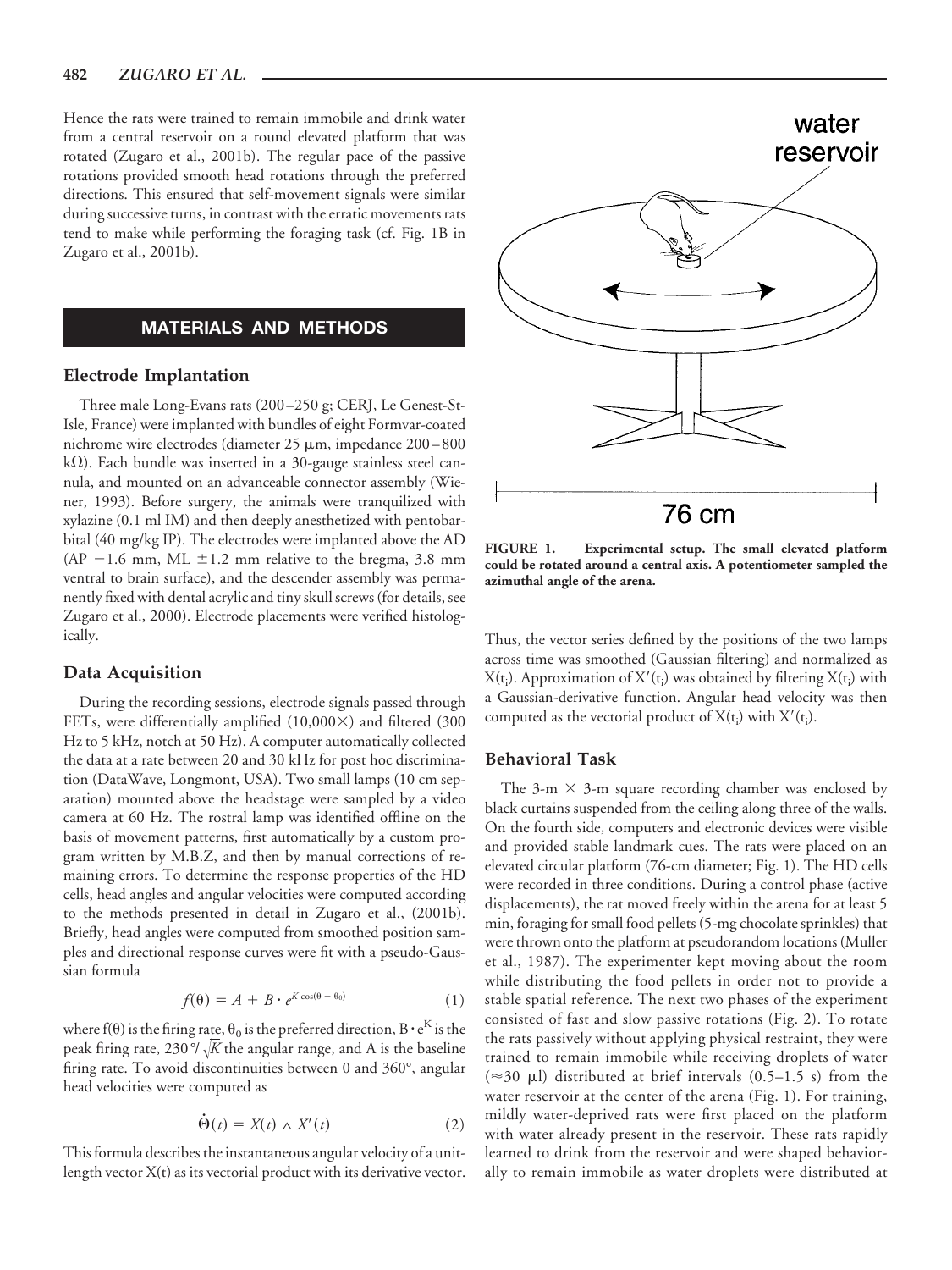gradually longer intervals. An experimenter stood behind the rat and manually rotated the platform with clockwise/counterclockwise oscillations (approximating sinusoidal profiles) centered on the preferred direction of the cell. A potentiometer sampled platform angular rotations at 100 Hz. This session continued for 5 min, or until the rat was satiated. To motivate the rats to perform the task, water rations were restricted to 10–15 ml/day. Body weight was maintained at  $\geq$ 85% of normal values. Rats were completely rehydrated before each weekend. All protocols were in accord with institutional, national (Ministère de l'Agriculture et de la Pêche, with approval No. 7186) and international (NIH) standards.

#### **RESULTS**

#### **Behavior**

Figure 2 shows the time course of changes in the head direction of the rat as well as the platform orientation during the slow (A) and fast (B) rotations. This demonstrates that the rats remained rather immobile during the passive rotations. The average peak velocity over sessions was  $153 \pm 27^{\circ}/s$  (SD; range:  $110-200^{\circ}/s$ ) during fast rotations, and 38  $\pm$  15°/s (range: 20–70°/s) during slow rotations. This corresponded to sinusoidal oscillations at  $0.20 \pm 0.04$  Hz, with an average magnitude of 209  $\pm$  72°, and at 0.08  $\pm$  0.02 Hz, with a magnitude of 190  $\pm$  55°, respectively. Throughout both passive rotations conditions, data were recorded as the rats were stationary and drinking the water droplets from the reservoir.

#### **Cell Responses**

### *Peak firing rates are modulated by angular velocity during passive rotations*

Fourteen AD HD cells were recorded from 3 rats in 20 recording sessions. Six cells were recorded in more than one session (one cell in five sessions, and five cells in two sessions), yielding a total of 23 recordings; in six sessions, more than one cell were recorded simultaneously. Identification of the same neuron in repeated recordings was based on identification of the same waveform and on directional responses from a given electrode. In the following analyses, repeated measures obtained from the same cell were replaced by their mean.

Figure 3 shows the angular response curves of a typical HD cell with a greater peak firing rate during fast (140°/s, continuous curve) than during slow (30°/s, dashed curve) passive rotations. The peak firing rates computed from the analytically fit curves (dotted curves) were 81 impulses per second and 53 impulses per second, respectively. This corresponds to a 53% increase during fast rotations for this neuron.

For each HD cell, the peak firing rate was compared between slow and fast passive rotation conditions (Fig. 4). Overall, the peak firing rates of the HD cells were significantly higher during faster than during slower rotations (Wilcoxon matched-pairs test,  $P \leq 0.001$ , N = 14). No cell changed its peak firing rate by less than 10%, while 6 cells



**FIGURE 2. Instantaneous floor angle (dotted curves) and head orientation of the rat (continuous curves), during slow (A) and fast (B) rotations. The preferred direction of the head direction (HD) cell recorded in this session was 27° (dashed lines). A: During slow rotations, the maximum head angular velocity was 30°/s (reached each time the rat was oriented in the preferred direction). B: During fast rotations, the maximum head angular velocity was 140°/s.**

(43%) increased their peak firing rates by more than one-third–and in three cases by more than 50%. On average, the peak firing rates increased by  $36\pm6\%$  (SEM; range:  $+11\% \sim +100\%$ ) from the slow to fast passive rotations (Fig. 5, continuous line).

This did not depend on turning direction: the ratios of peak firing rates during the fast versus slow passive rotations were not significantly different between clockwise (CW) and counterclockwise (CCW) turns (Wilcoxon matched-pairs test,  $N = 14$ , NS).

In cells recorded in two or more sessions, the increase of the peak firing rate during faster passive rotations did not vary significantly between the successive sessions (Wilcoxon matched-pairs test,  $N =$ 9, NS). In the few sessions where more than one HD cell were recorded simultaneously, the changes in peak firing rates between slow and fast rotations were not significantly different in the respective neurons (Wilcoxon matched-pairs test,  $N = 4$ , NS).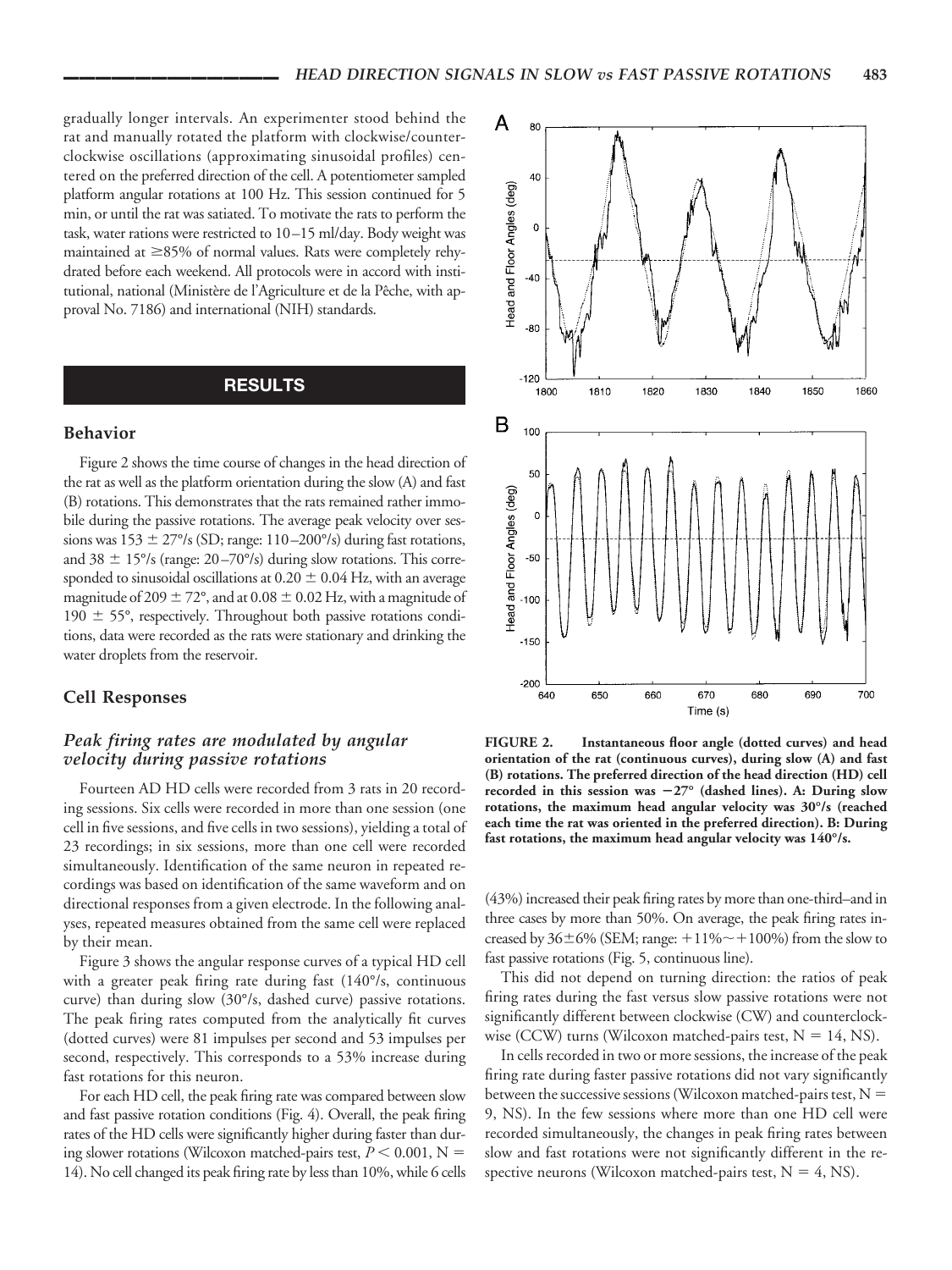

**FIGURE 3. Response curves of a typical head direction (HD) cell, recorded during slow (dashed curve) and fast rotations (continuous curve). Analytical fits are represented as dotted curves.**

### *Velocity independence of preferred directions, angular response ranges, and baseline firing rates*

The preferred directions remained stable between slow and fast rotations (mean shift:  $5 \pm 7^\circ$ , SD; see also Fig. 3). The ranges of the angular responses were  $115 \pm 11^{\circ}$  (SEM, range: 70–193°) during the slow passive rotations, and  $100 \pm 7^{\circ}$  (range: 74–169°) during



**FIGURE 4. Peak firing rates during fast versus slow passive rotations for all neurons. Because unchanged peak firing rates would fall on the dashed line, virtually all neurons showed an increase in peak firing rates during rapid passive rotations.**



**FIGURE 5. Mean peak firing rates ( SEM) during passive rotations (continuous line) and active displacements (dotted line) at slower and faster head angular velocities.**

the fast passive rotations. These values were not significantly different (Wilcoxon matched-pairs test, NS,  $N = 14$ ). The baseline firing rates were  $0.4 \pm 0.3$  impulses per second (range: 0–3.1) impulses per second) during the slow passive rotations, and  $0.7 \pm$ 0.4 impulses per second (range: 0–6.2 impulses per second) during the fast passive rotations. These values were not significantly different (Wilcoxon matched-pairs test,  $N = 14$ , NS).

### *The skewness of the angular response curve is unchanged between CW and CCW turns*

One possible factor contributing to increased peak firing rates during fast rotations could be deformation of the response curve. There is controversy concerning the changes in the shapes of the angular response curves of AD HD cells during CW versus CCW head turns. Blair et al. (1997) suggested that the response curves of AD HD cells were distorted during head turns. This was inferred from the finding that the preferred directions of the CW and CCW response curves were shifted relative to one another, but that their angular ranges were not significantly different from that of the overall response curve (combining all head turns). To test this, Taube and Muller (1998) measured the ratios of the slopes of the left and right edges of the response curves. This direct comparison of CW and CCW response curves failed to demonstrate a significant difference. Here, the asymmetry of the response curves (measured as skewness) was compared in CW versus CCW response curves from fast passive rotations. This failed to show significant differences (Wilcoxon matched-pairs test,  $N = 14$ , NS). For comparison purposes, this analysis was also repeated for data recorded during the active displacements phase, and again no significant difference in skewness was found (Wilcoxon matched-pairs test,  $N = 14$ , NS).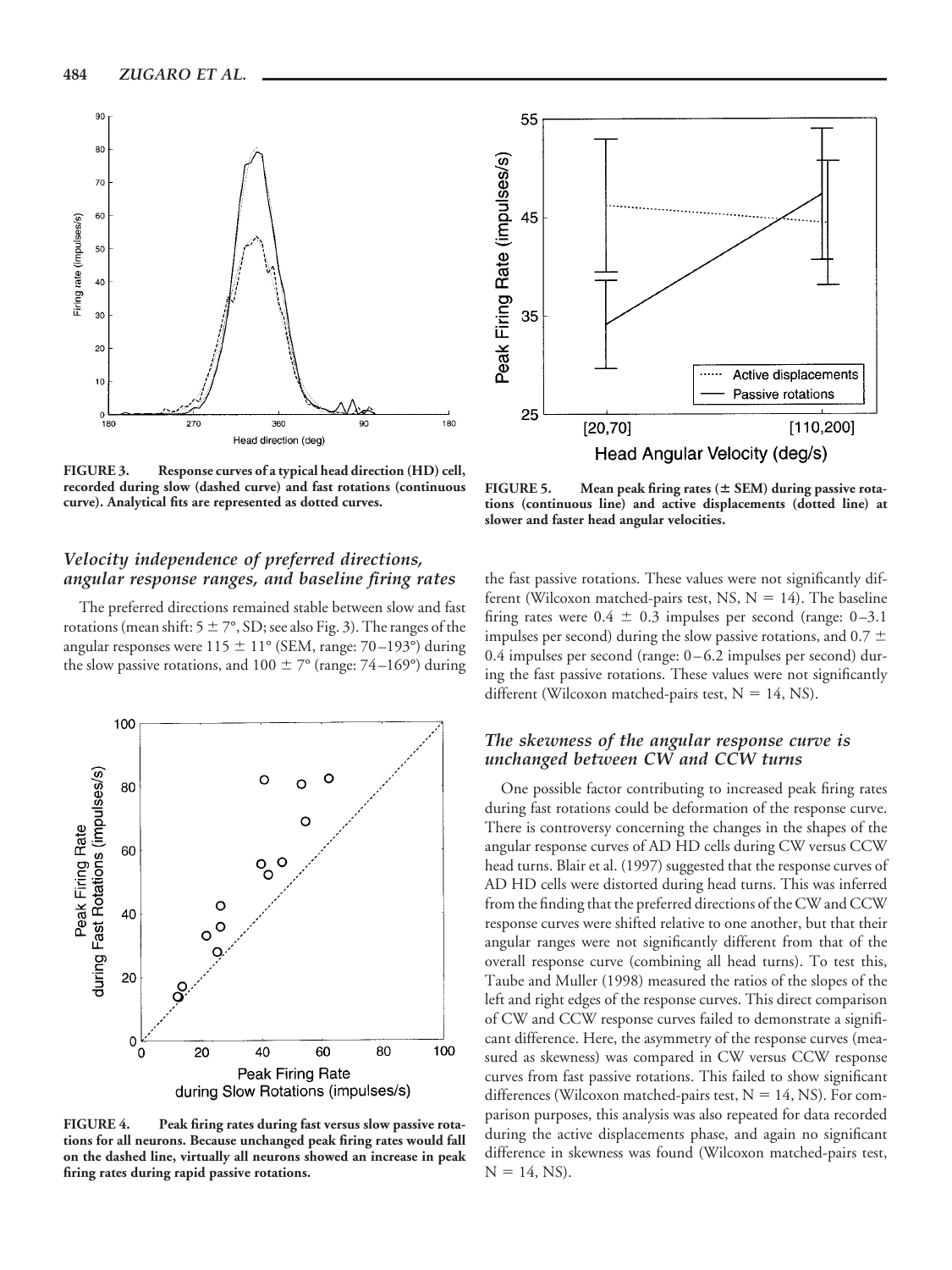### *Are peak firing rates also modulated by angular velocity during active displacements?*

As mentioned in the Introduction, it remains unclear whether (and to what extent) peak firing rates of AD HD cells are modulated by angular velocity during active head turns. Although this was not the principal focus of the present study, this data analysis was made for comparison purposes. The peak firing rates of the cells were not significantly different between slow (20–70°/s) and fast (110–200°/s) active head turns (Wilcoxon matched-pairs test,  $N = 14$ , NS). This is shown in Figure 5 (dashed line). However, peak firing rates varied from  $-16\%$  to  $+33\%$  (mean:  $-2 \pm 3\%$ ) in the two conditions. This raises the question whether there are two subpopulations of AD HD cells, which are or are not modulated by sensory signals of self-motion during both passive and active rotations. To test for this, fast/slow ratios of peak firing rates were computed for each cell in the two conditions. The pairs of ratios for each cell were then sorted in two clusters using a K-means clustering procedure. This procedure is analogous to an analysis of variance (ANOVA) "in reverse": starting with two random clusters, pairs of ratios are moved between the clusters in order to minimize variability within clusters and maximize variability between clusters. This yielded two subgroups, with significantly different ratios for passive rotations ( $F(12,1) = 24.66$ ,  $P < 0.001$ ), but not for active movements  $(F(12,1) = 1.21, NS)$ . Thus, the data provide no evidence that AD HD cells can be divided into two groups based upon the presence or absence of modulation by head angular velocity during both active and passive rotations.

### **DISCUSSION**

The principal result here is that when rats are passively rotated, the peak firing rates of the AD HD cells are greater at higher angular velocities. This was not due to variations in responses of the cells related to turning direction, as the velocity-dependent increase in peak firing rates was similar for left and right rotations, and CW and CCW response curves had indistinguishable skewness.

This experiment was designed to test the influences of sensory signals arising from self-movements in the absence of locomotor signals. Because the rats were rather immobile during the rotations, it is unlikely that the responses of the cells were due to differences in motor efferent copy or corollary discharge signals. Thus, the peak firing rate increase observed during faster rotations was more likely due to velocity signals of sensory, rather than motor origin. These would include vestibular, somatosensory, and dynamic visual inputs. Because the rats were stationary and drinking in both conditions, neck and limb proprioceptors would not have provided accurate information about the velocity of ongoing rotations. Somatosensory signals are thus unlikely to underlie the velocity-dependence of the peak firing rates of the HD cells. In contrast, both the vestibular and the dynamic visual signals provide precise information useful for computing head angular velocity. These signals are likely candidates to mediate the increase in peak firing rate of the HD cells during faster rotations.

One possible alternative explanation of the increase in peak firing rates during the faster passive rotations is that the rats may have been more attentive or aroused than during the slower passive rotations. However, this seems unlikely, in particular because one would expect that changes in attention or arousal would also correspond to variations in the baseline firing rate of the cells, which was not observed here. Also, the rats were involved in the same attentive drinking behavior during slow and fast passive rotations, suggesting that their level of attention and arousal was comparable in the two conditions.

The increase in peak firing rates during faster rotations could be related to the finding that the power of hippocampal rhythmic slow activity (RSA) at  $\theta$  frequencies (~8 Hz) increases with angular velocity in passively rotated rats (Gavrilov et al., 1996). However, enhanced  $\theta$  RSA is unlikely to directly mediate the increase in the peak firing rates of the AD HD cells during faster passive rotations, because there is little evidence of  $\theta$ -rhythmic activity in AD (Wertes et al., 2001). Nonetheless, sensory signals arising during self-movement could independently influence both the amplitude of  $\theta$  RSA as well as HD cell discharge rates.

Variability in the velocity dependence among individual neurons indicates that different cells may receive different levels of modulation by the sensory signals arising during passive rotations. However, there was no evidence that a subpopulation of AD HD cells is particularly sensitive to angular velocity during both active and passive rotations while another population is less responsive.

Consistent with the recent report that discharge rates of AD HD cells are, at best, weakly correlated with head angular velocity in freely moving rats (Taube and Muller, 1998), here in the active displacements condition, the peak firing rates of the cells were not higher during faster head turns. While this appears to contradict other reports (Taube, 1995; Blair and Sharp, 1995; Blair et al., 1997; Stackman and Taube, 1997; Blair et al., 1998), it must be emphasized that in those studies where peak firing rates, rather than mean firing rates, were compared (Blair et al., 1997; Blair et al., 1998), the increase during faster head turns was only on the order of 5–10%. Besides, as mentioned in the Introduction, the responses of the HD cells may not be directly comparable between active head turns at high versus low velocities when rats are engaged in the foraging task. Future studies should examine in a more appropriate manner whether the peak firing rates of AD HD cells increase with angular head velocity during active locomotion. This could be achieved by recording HD responses during well controlled active head turns at different velocities.

In summary, the peak firing rates of the AD HD cells were modulated by angular velocity when the rats were passively rotated (but not while they actively moved on the same platform). This is likely due to sensory signals arising during selfmotion, such as vestibular and dynamic visual signals. Higher firing rates would transmit more information (Brunel and Nadal, 1998) during faster movements to downstream structures, such as the hippocampus.